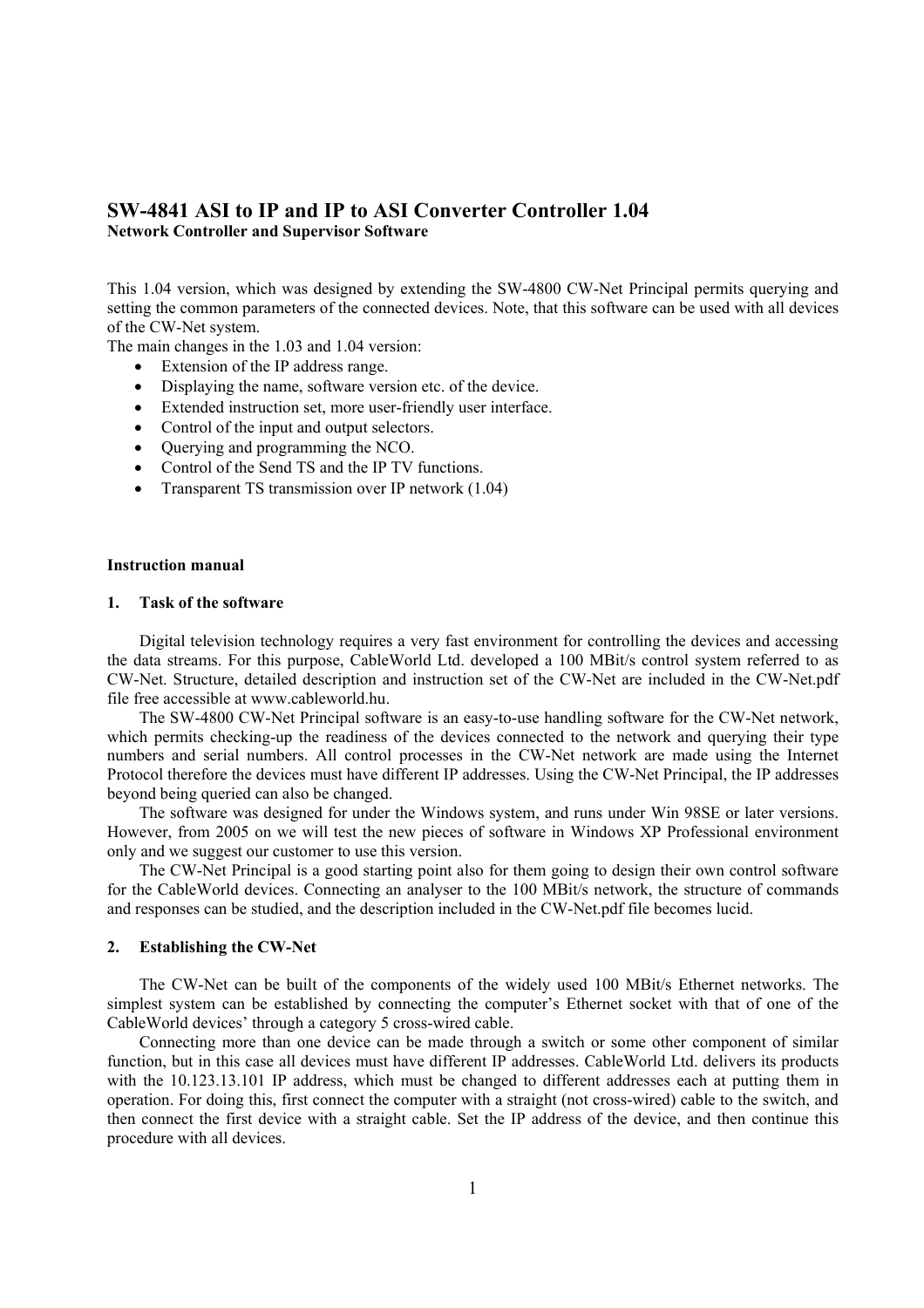In the CW-Net network the computer has to be set to a fix IP address (e.g.: 10.123.13.201) and to 100 MBit/s full duplex operation mode. In Windows XP environment, for setting the computer's IP address, select following options: My Computer – Control Panel – Network Connections – Local Area Connection – (mouse right click) Properties – Internet Protocol (TCP/IP). The offered (255.0.0.0) Subnet mask should be accepted. Here, on the upper side of the General page also the setting of the network handling device is offered (Configure > Advanced). After clicking the "Settings" button, click the "Link Speed/Duplex Mode" line in the "Special" page and then in the roll down menu select the "100Mbps/Full Duplex" mode. In most cases auto mode is applicable, too.

When selecting the switch type, consider that for transmitting simple instructions e.g. setting IP addresses any switch type may work, but the fast transport stream can only transmitted by industrial versions.

### **3. Installing the software**

 The SW-4800 software is free available for our customers, anyone can download it from our web site. Installing is made in the usual way, with running setup.exe. After installing, the software is started with clicking the icon on the desktop. The IP addresses and the attached remarks are stored in the IPdata.dat and Comment.dat files. For those operating more than one system, it is advisable to operate the software from separate folders.

# **4. Setting up the CW-Net and the IP addresses**

 On running the software, the CW-Net Principal user interface panel (GUI) appears on the screen. On clicking the Query button, the software queries the parameters of the device with the preset IP address. The answer of the device is displayed in the message box of the Communication Platform. In lack of received response "Device not found!" is displayed.

 CableWorld Ltd. delivers its products set to the 10.123.13.101 IP address. The first step of establishing the CW-Net is setting the IP addresses of the connected devices. The CW-Net Principal permits the fourth part of the IP address to be programmed. Within the 1 ... 254 range the IP addresses can be set arbitrarily. The address 101 is not advisable to be left as finalized, because at enlarging the system the new device enters the network always with this address, which then would cause address conflict.

 For changing the IP address, set the old and the new IP address, and send out the instruction for change by clicking the Replace IP Address button. In case of a device with unknown IP address (e.g. IP address forgotten), the desired IP address can be set by sending out the instruction for change to the 255.255.255.255 IP address. However this instruction should be sent out with care, because all devices, which receive it, will execute it.

 From the software version 1.03 on, both the device and the software can be used also outside the 10.123.13.x range, used by the CW-Net. If the Use CW-Net checkbox is not checked, the "Use:" textbox gets light and the instructions will be sent out in the IP address range written here. The first 3 bytes of the range have to be typed (in decimal format along with the closing decimal point) and the following fourth byte is set with the stepping buttons.

 For setting a new IP address, all four bytes of the IP address have to be typed in the New IP Address textbox and entered with the Enter button.

When going to use an individual IP address range, the steps to be made are following:

- Reprogramming the IP addresses of the devices one by one to the new values.
- Reprogramming the IP address of the computer to the new value.
- Setting the new range in the software to be used.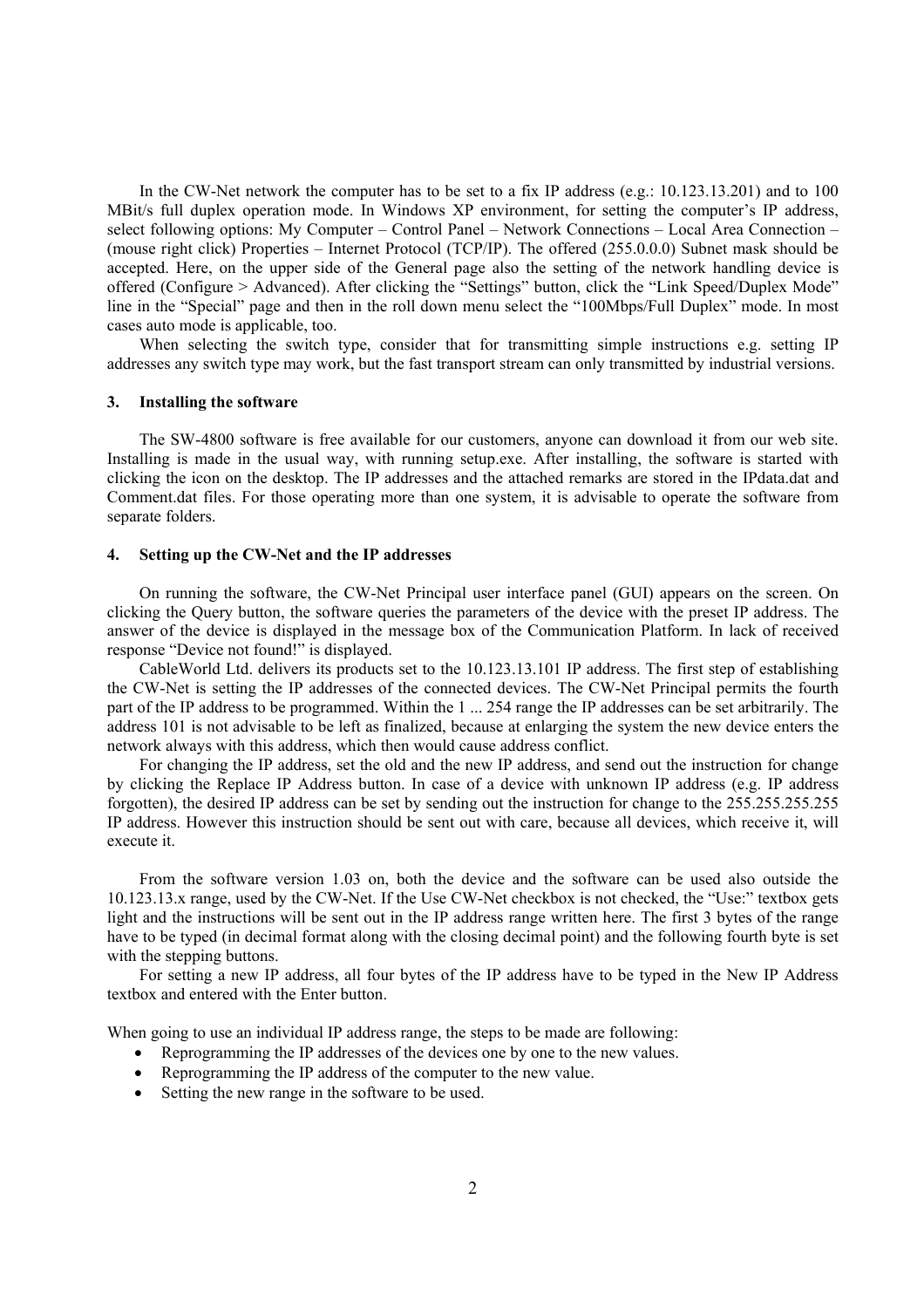#### **5. Editing the address list**

 A list of the devices connected to the network can be created in the IP Address List box using the "Add IP Address to List" and the "Remove IP Address from List" buttons.

In the list, to each IP address a remark can be attached from the textbox above the IP Address List box. Clicking an item in the IP Address List acts the same as that of the Query button.

### **6. Querying the whole CW-Net**

 When forgetting the IP addresses or in case of a CW-Net network with unknown devices, click the "Auto Search" button. On this, the software queries all IP addresses and will display the responses in the message text field of the Communication Platform. The query is always made in the range of the fourth byte of the IP address.

### **7. Input Selector**

 Here, the states of the input and output selectors of the different device models can be queried with the Read Settings button. The selectors can be set directly with the Input - Output Selector buttons. When storing the state of the selector, the device goes to the stored state after switch-on.

### **8. Setting the NCO frequency**

 From the 1.45 software version on, the frequency of the digital oscillator built in the CW-Net Controller module can be queried with the Read NCO Frequency button. The frequency has already been programmable just from the first version on. At starting to type the data, the colour of the NCO (Clock) Frequency data box changes to yellow. After hitting Enter, the software inspects and if necessary corrects the typed value. This preset value can be entered in the device with the Set NCO Frequency button.

### **9. PCR Corrector**

 The PCR corrector of the CW-4842 IP to ASI Converter can be switched on and off with the On and Off buttons. From 2006 on, the number of PCR correctors in this type has been increased from 24 to 64.

### **10. Transport Stream sending functions**

 Starting with the 1.45 software version, the CW-Net Controller modules are suitable for receiving and sending data streams beyond the  $7 \times 204 + 32$  bytes CW-Net format also with the  $7 \times 188$  bytes IP TV format, if they are equipped with the No.1 IP TV Option (software). When sending in IP TV format, the module removes the null packets, cuts the bytes above the 188 bytes, and implants the packets in the UDP/IP packets in synchronised way.

 Sending transport stream can be requested with different addressing modes using the IP Address Format option buttons. The actual address data and the main features of the actual operation mode are displayed in the message box in the Communication Platform. The data entry boxes not used in the applied mode are dimmed. At starting to type the address data, the colour of the concerned data boxes changes to yellow. The typing has to be closed with Enter, but the data will be built in the UDP/IP packets after sending the Send TS ... command only.

 After the Send TS to IP command the device sends ARP messages to the addressed device for deriving the MAC address, and starts sending TS after having received the answer only. After the Send TS through Gateway command the ARP messages are sent to the IP address of the Default GateWay. The GateWay is responsible to send answer to the ARP messages (telling the MAC address) and after that transmit the TS packets to the device with the preset IP address.

 Using the Send TS ... command sending TS stops with switching the power off and on. Using the Always Send TS ... command the device stores the settings and after switching the power off and on it goes to the stored operation mode.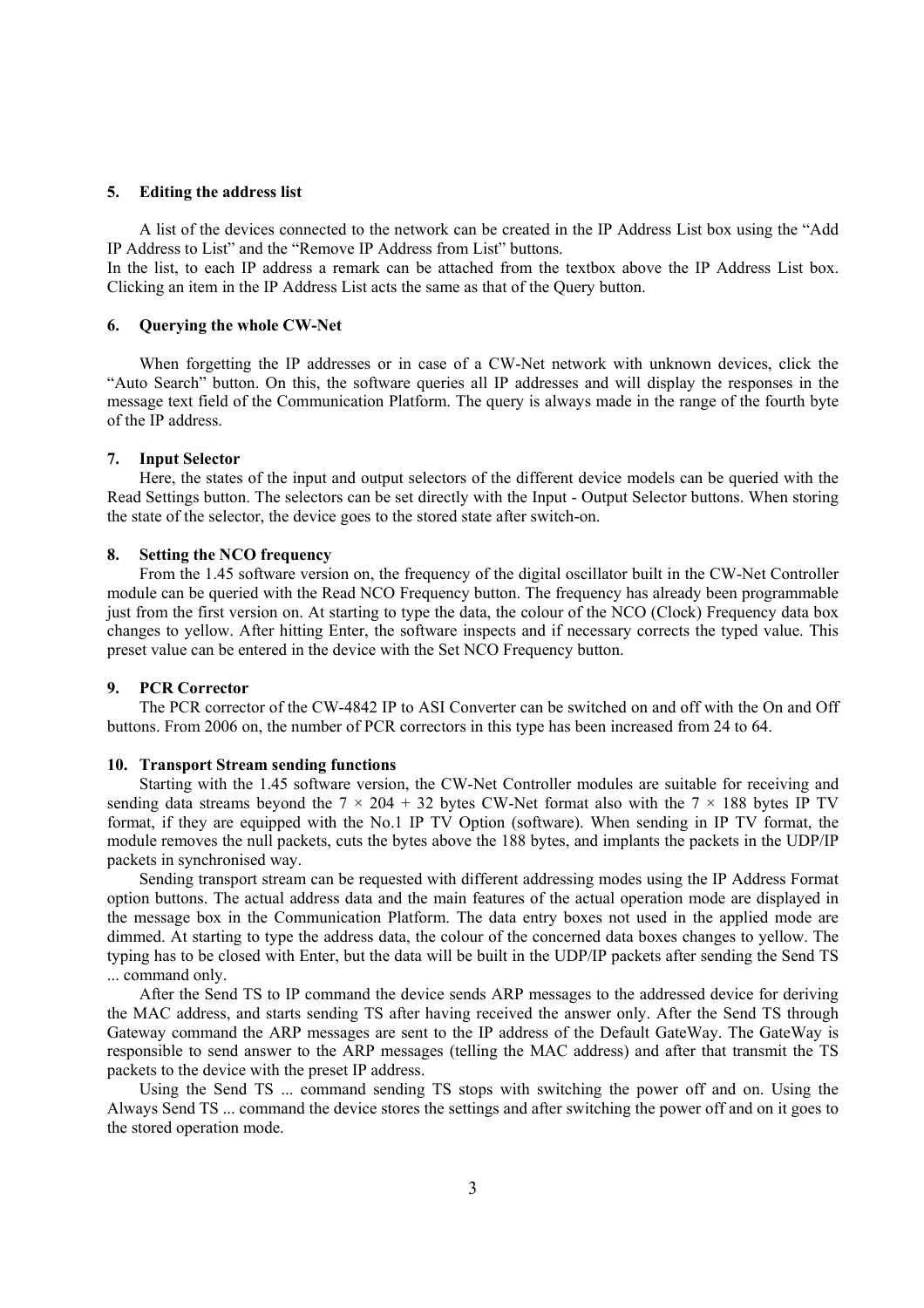### **11. Transparent TS transmission over IP network**

 From version 1.51 of the Ethernet Controller module the devices are capable of sending the transport stream in UDP/IP packets of following formats:

Without IP TV option:

•  $7 \times 204 + 32$  bytes CW-Net format full transparent transmission without synchronisation

With IP TV option:

- $7 \times 204 + 32$  bytes CW-Net format full transparent transmission without synchronisation
- $7 \times 188$  bytes IP TV format synchronised transmission without null packets
- $7 \times 188$  bytes transparent transmission in 188 byte synchronised format
- $7 \times 204$  bytes transparent transmission in 204 byte synchronised format

Note: The operation mode set in the GUI is only forwarded to the device on sending out the "Send TS" or "Always Send TS" command. Mode change during TS sending is ineffective. The blue colour of the inscription reminds that the mode setting command has not been sent out yet.

 The IP to ASI conversion has been considerably extended in the 1.51 software version. Reception of the 7×204 bytes format is only possible from this version on. The 1.51 version permits the Null Packet Remover and the Null Packet Inserter to be switched on and off by programming.

Layout of the CW-4842 IP to ASI Converter

 The layout of the CW-4842 has not been changed in the course of the modification. The device continuously generates null packets with the frequency of the NCO, and inserts in them the useful packets coming over the IP network. The null packets arriving over the IP network will be removed at all UDP/IP packets. The format of the output signal is identical with that of the input signal (188 or 204 bytes/packets). The PCR error caused by the rearrangement of the packets can be corrected with the 64-member PCR corrector. The block diagram of the CW-4842 is shown in Figure 1.



Figure 1 Procedure of the IP to ASI conversion in the CW-4842